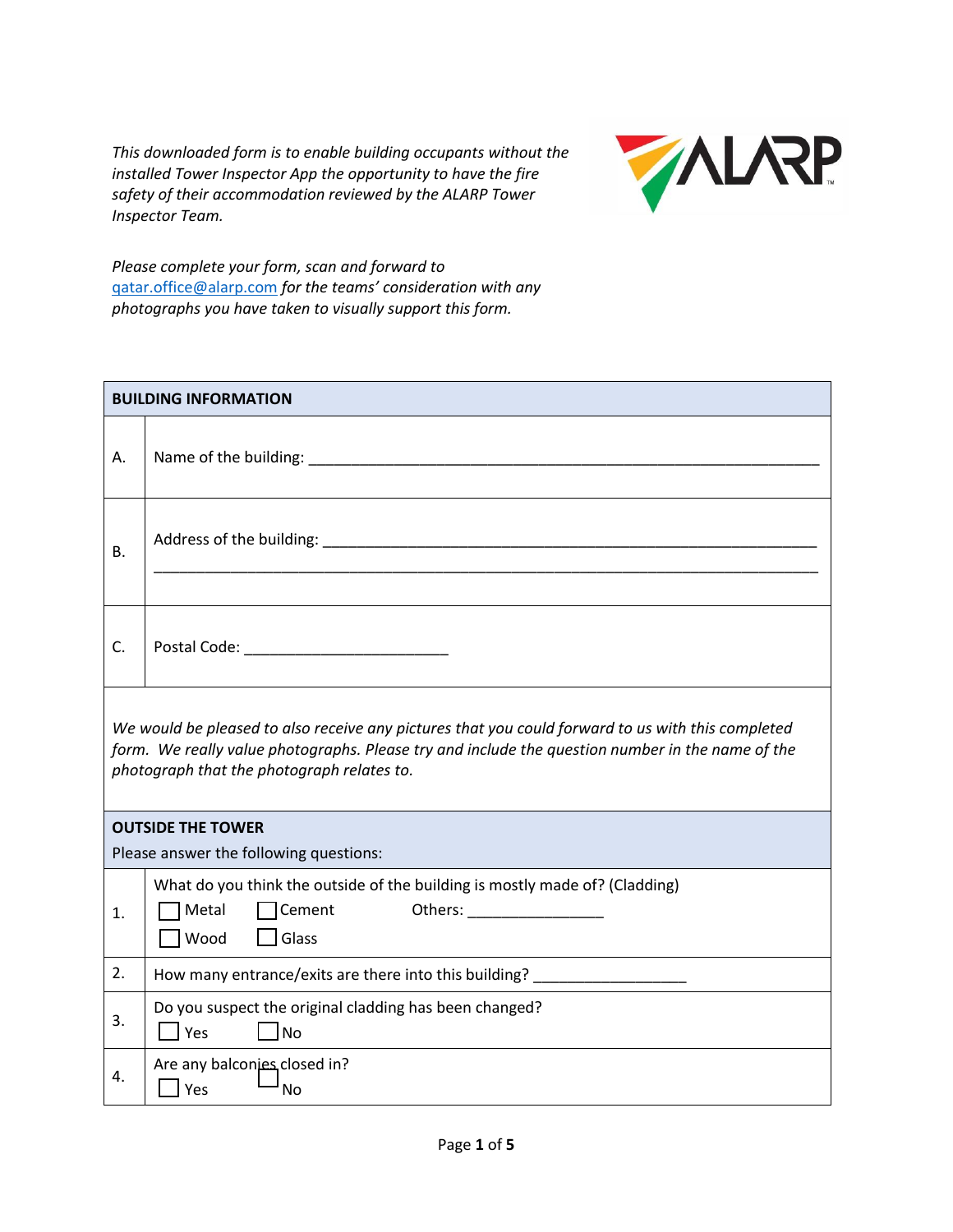| 5.  | Are any staircases closed in?<br>Yes<br><b>No</b>                                                                   |
|-----|---------------------------------------------------------------------------------------------------------------------|
| 6.  | Have security doors been added?<br>$\lceil$ Yes<br>No                                                               |
| 7.  | Has the bottom of the building been closed in?<br>$\perp$ Yes<br>No                                                 |
| 8.  | Can you see any pipes or cables running up the outside of the building?<br>$\Box$ Yes<br>No                         |
| 9.  | Could a fire engine get close to the building?<br>Yes<br>No                                                         |
|     | <b>INSIDE THE TOWER</b>                                                                                             |
| 11. | Which floor or level are you going to inspect?                                                                      |
| 12. | On that level, how many emergency exit stairways are there? _                                                       |
| 13. | Is there any rubbish or other obstructions between your flat and the nearest emergency exit<br>door?<br>l No<br>Yes |
| 14. | Are any emergency exit doors locked?<br>Yes<br>No                                                                   |
| 15. | Do your emergency exit doors close automatically?<br>Yes<br>No                                                      |
| 16. | Do your emergency exit doors have any holes or gaps around it?<br>Yes<br>No                                         |
| 17. | Are there any cables, pipes, or other materials going through above or beside the door?<br>No<br>Yes                |
| 18. | Is there another door before getting to the stairs?<br>Yes<br>No                                                    |
| 19. | Can you see any pipes, cables, or other materials passing through the ceiling or floor?<br>Yes<br>No                |
| 20. | Can you see any pipes, cables, or other materials passing through walls?<br><b>T</b> Yes<br>No                      |
| 21. | Are there any openings or holes in the ceiling or walls?<br>Yes<br>No                                               |
| 22. | Can you see any fire hose or fire hose cabinet along the corridor?<br>Yes<br>No                                     |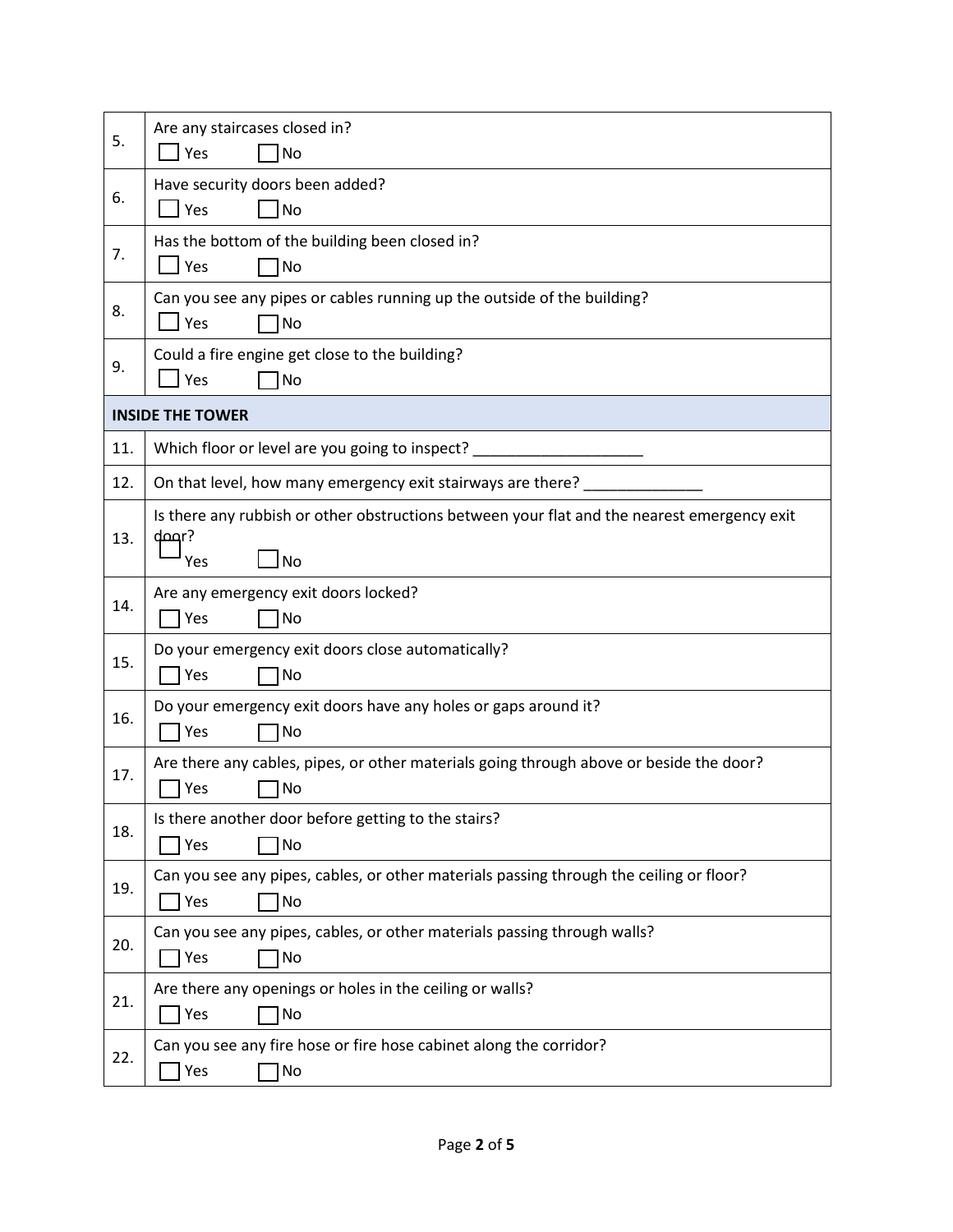| 23.                    | Are there emergency lights around the corridor?                                                       |  |  |
|------------------------|-------------------------------------------------------------------------------------------------------|--|--|
|                        | No<br>Yes                                                                                             |  |  |
| 24.                    | Does the floor/level have sprinklers on the ceiling?                                                  |  |  |
|                        | Yes<br>No                                                                                             |  |  |
| 25.                    | Does the floor/level have fire and smoke alarms?                                                      |  |  |
|                        | TYes<br>No                                                                                            |  |  |
| 12                     | Does the floor/level have fire and smoke detectors?                                                   |  |  |
| 6.                     | Yes<br>No                                                                                             |  |  |
| <b>INSIDE THE FLAT</b> |                                                                                                       |  |  |
| 27.                    | What is your flat number?                                                                             |  |  |
|                        | Do you have a security door?                                                                          |  |  |
| 28.                    | 7 Yes<br>No                                                                                           |  |  |
| 29.                    | When your door is closed, does your door have gaps around it?                                         |  |  |
|                        | <b>Yes</b><br>No                                                                                      |  |  |
| 30.                    | Has your front door been replaced?                                                                    |  |  |
|                        | Yes<br>No                                                                                             |  |  |
| 31.                    | Can you see any holes, pipes, cables, or other materials around your door?                            |  |  |
|                        | Yes<br>No                                                                                             |  |  |
| 32.                    | Are there any cables, pipes, or holes going through your door frame or near your door?                |  |  |
|                        | No<br>Yes                                                                                             |  |  |
| 33                     | Does your flat have stairs leading to a loft level?                                                   |  |  |
|                        | Yes<br>No                                                                                             |  |  |
| 34.                    | How many exits are there in your flat?                                                                |  |  |
| 35.                    | How many rooms are used as bedrooms in your flat?                                                     |  |  |
| 36.                    | How many persons are currently residing in the flat?                                                  |  |  |
|                        | Do you share a common wall with your neighbors' flat?                                                 |  |  |
|                        | 1No<br>Yes                                                                                            |  |  |
| 37.                    |                                                                                                       |  |  |
|                        |                                                                                                       |  |  |
|                        | If NO, skip questions no. 12 and 13                                                                   |  |  |
| 38.                    | Are there any cables, pipes, and/or other materials coming into your flat through the shared<br>wall? |  |  |
|                        | ∐Yes<br>No                                                                                            |  |  |
|                        | Has the wall been cut-out to fit in a book shelf, TV, wardrobe or anything else?                      |  |  |
| 39.                    | Yes<br>No                                                                                             |  |  |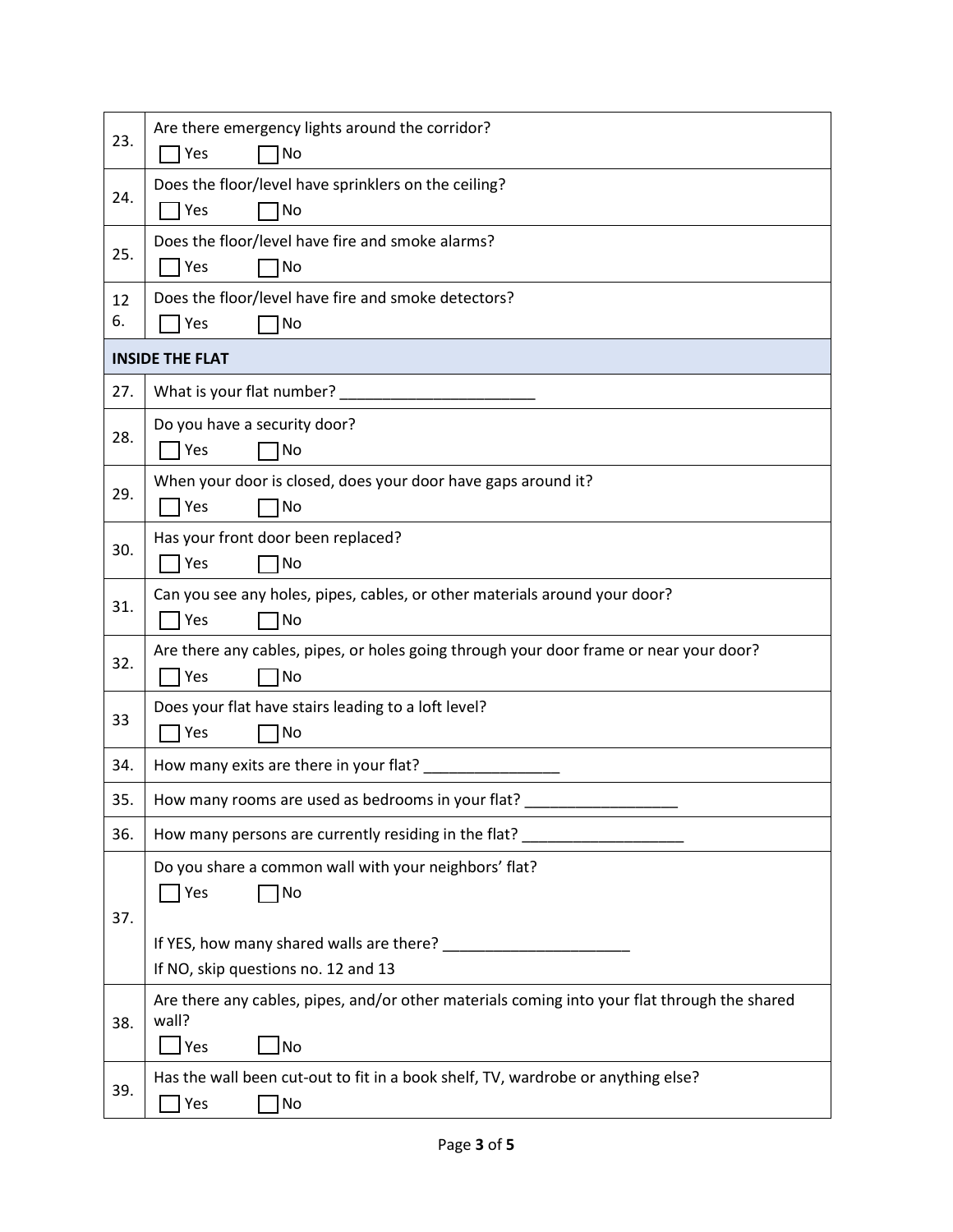|     | Do you have a fire extinguisher in your flat?                                                                  |
|-----|----------------------------------------------------------------------------------------------------------------|
| 40. | Yes<br>No                                                                                                      |
|     | If YES, how many fire extinguishers do you have?                                                               |
|     | Does your flat have windows?                                                                                   |
| 41. | Yes<br>1No                                                                                                     |
|     | If NO, skip question 16 to 18                                                                                  |
|     | What are your window frames made of?                                                                           |
| 42. | Cement<br>Metal<br>Others: New York Products                                                                   |
|     | Wood<br>Plastic                                                                                                |
| 43. | Which best describes your windows?<br>Cannot be opened<br>$\Box$ Need a key to be opened<br>Others: __________ |
|     | Open slightly<br>Only opens out from the bottom                                                                |
|     | I think a fireman could rescue me through my window(s)?                                                        |
| 44. | Yes<br>No                                                                                                      |
| 45. | Is there a corridor on the other side of any of your walls?                                                    |
|     | Yes<br>No                                                                                                      |
|     | Do you have a balcony?<br>Yes<br>No                                                                            |
| 46. |                                                                                                                |
|     | If NO, skip question no. 21                                                                                    |
| 47. | Can you see any pipes or wires coming into or leaving your balcony?                                            |
|     | Yes<br>1No<br>Is there any place inside your flat, including a balcony, with cables, pipes, and/or other       |
| 48. | materials coming up through the floor, or down from the roof?                                                  |
|     | Yes<br>No                                                                                                      |
| 49. | Do you have a kitchen?                                                                                         |
|     | Yes<br>No                                                                                                      |
| 50. | Has your kitchen been renovated?<br>Yes<br>No                                                                  |
|     | Do you have or use gas in your kitchen?                                                                        |
| 51. | Yes<br>No                                                                                                      |
|     | Do you smell gas?                                                                                              |
| 52. | Never<br>Each time I use the gas appliance                                                                     |
|     | Sometimes<br>Others:                                                                                           |